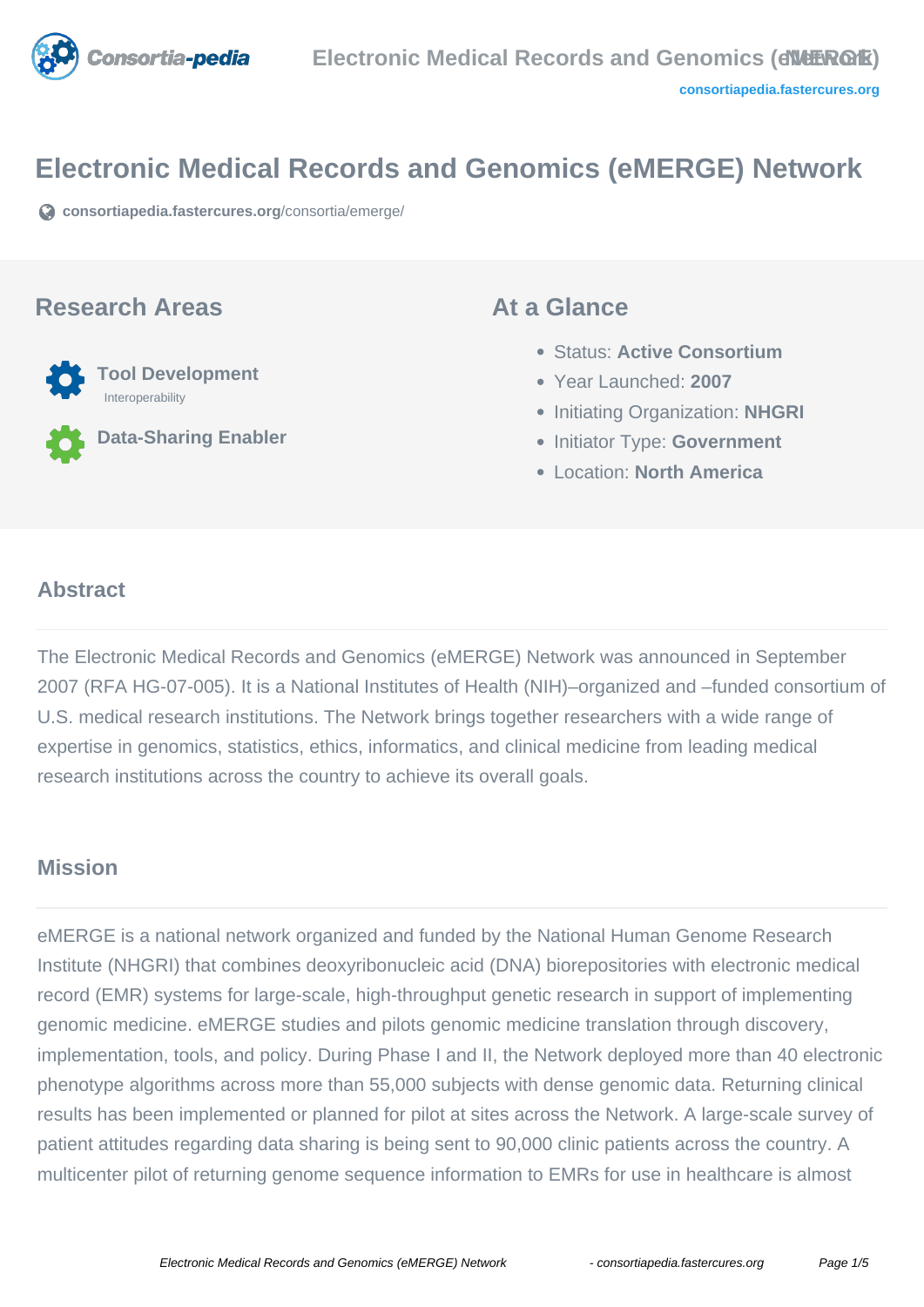

complete. Themes of genomics, bioinformatics, genomic medicine, ethnics, data sharing, privacy, and community engagement are of particular relevance to eMERGE.

eMERGE is openly interested in collaborations. Current external collaborations include the U.S. Air Force, ENCODE, IGNITE, and the larger ELSI (Ethical, Legal, and Social Issues) community. eMERGE is dedicated to developing tools, identifying best practices, and communicating results for participant consent, data sharing, and returning genomic research results, to benefit the broader medical and scientific communities and the general public.

The current project portfolio for eMERGE includes patient recruitment, biobank research survey, genomics, phenotyping, privacy, EHRI, precision prescribing, return of results, and patient education.

# **Consortium History**

eMERGE was initiated in 2007 and included five biorepositories linked to EMRs. The network demonstrated that EMR phenotyping to develop cohorts for genome-wide studies was a robust approach to genetic discovery, defined approaches for enhancing privacy of shared EMR data, and engaged patients and communities in consent and data sharing. eMERGE expanded to include seven clinical sites in 2011 and two pediatric sites in 2012.

#### **Structure & Governance**

The Steering Committee is the governing body of eMERGE and consists of principal investigators from each institution and the NIH project scientist.

 An External Scientific Panel provides input to the NHGRI director about the progress and direction of the Network.

 The Coordinating Center provides centralized support and infrastructure for eMERGE Phase II programs.

 The Genotyping Centers provide genotyping service under Clinical Laboratory Improvement Amendments (CLIA) certification for clinical actionable genetic variants.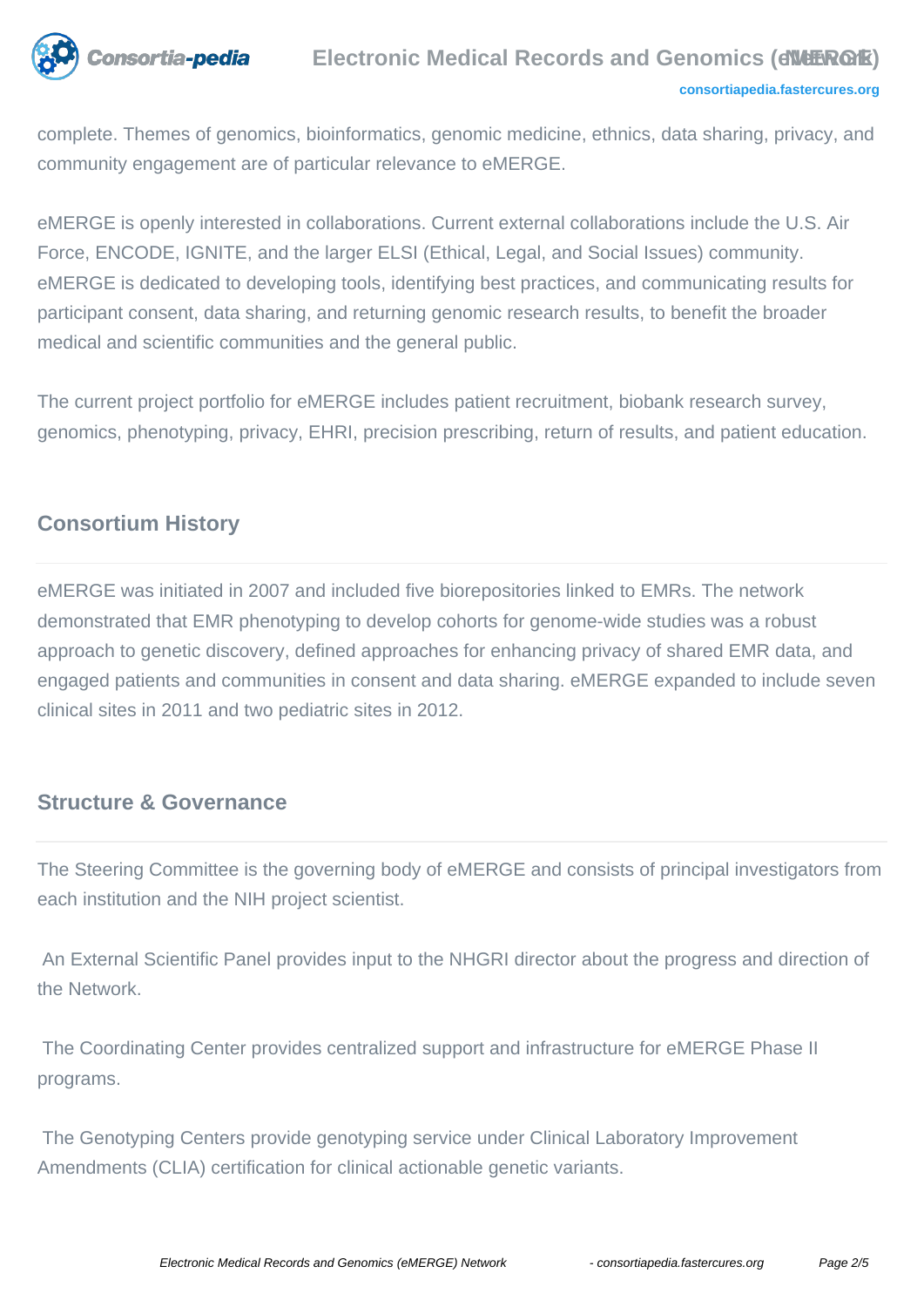

 The Consent, Education, Regulation, and Consultation (CERC) group explores models for informing patients, physicians, and the public about the proper use of genomic data and return of clinically relevant findings.

 The Electronic Health Records Integration group focuses on creating standards for representing genomic data and developing clinical-decision support tools for its use.

 The Genomics workgroup reviews site-specific genotyping data, performs quality control procedures, and imputes genotyping data for inclusion in network-wide analyses.

 The Phenotyping workgroup identifies efficient, effective, and transportable phenotyping methods in order to complete Network phenotyping.

 The Return of Results workgroup defines standards for clinical actionability and determines what genetic variants meet these standards.

 The eMERGE-PGx Initiative is a Network collaboration with Pharmacogenomics Research Network (PGRN) that seeks to return pharmacogenomic variants of known significance to EMRs for clinical care and to identify pharmacogenomic variants of unknown significance.

## **Impact/Accomplishment**

Two objectives are to share resulting best practices, expertise, and experience within and outside of the Network, and to disseminate association findings, tools, and best practices to the scientific community. The following list is a subset of informatics-based tools used by multiple eMERGE institutions. These tools are publicly available and shareable with other institutions or consortia.

# **Links/Social Media Feed**

Other website <http://www.genome.gov/27540473> Homepage <https://emerge.mc.vanderbilt.edu/> Twitter [https://twitter.com/eMERGENetwork\\_](https://twitter.com/eMERGENetwork_)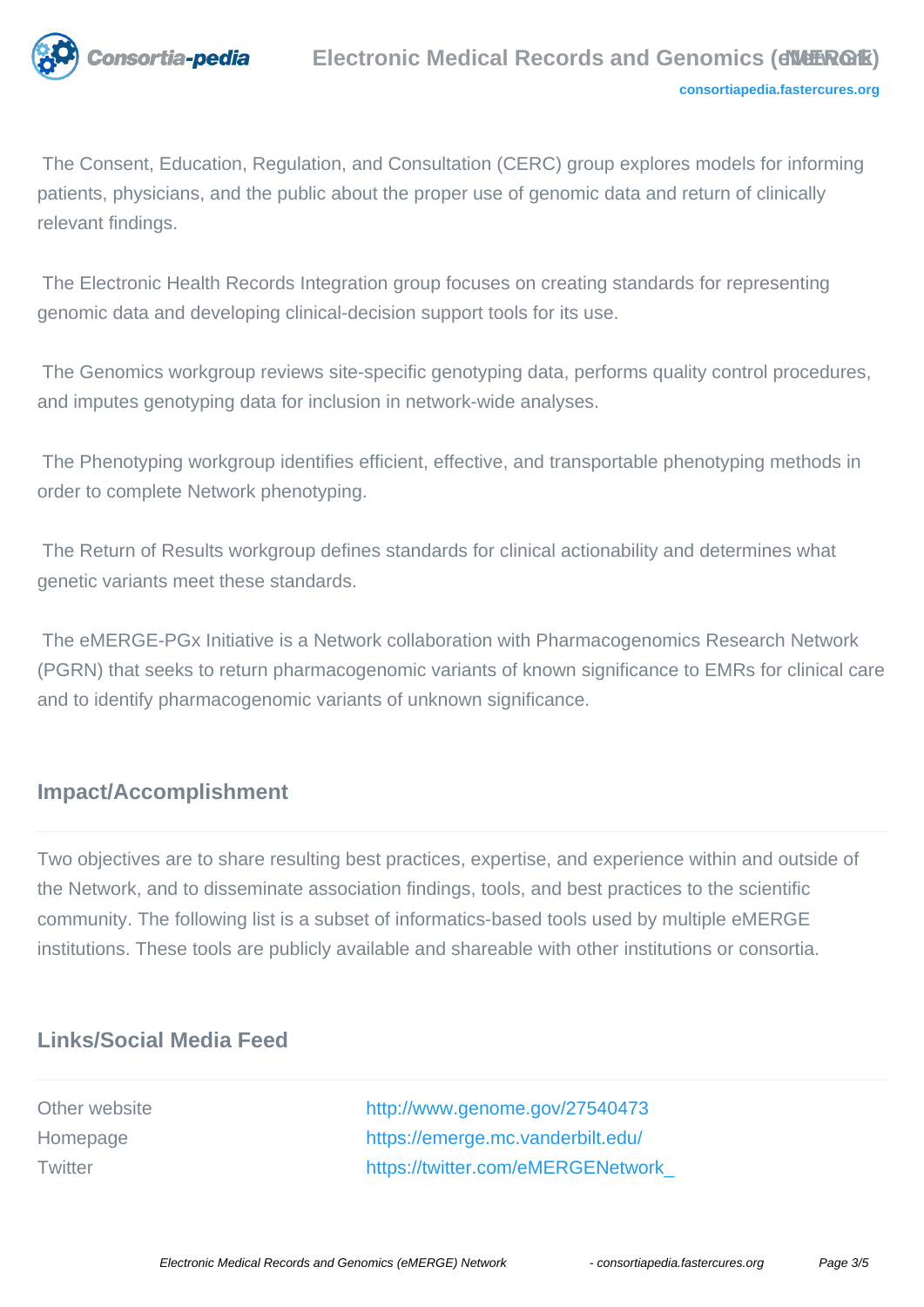

**[consortiapedia.fastercures.org](http://consortiapedia.fastercures.org/)**

LinkedIn [https://www.linkedin.com/groups?mostRecent=&gid=51](https://www.linkedin.com/groups?mostRecent=&gid=5137057&trk=myg_ugrp_dis) [37057&trk=myg\\_ugrp\\_dis](https://www.linkedin.com/groups?mostRecent=&gid=5137057&trk=myg_ugrp_dis)

## **Points of Contact**

Rongling Li **NHGRI**  phone: 301-594-6524 fax: 301-435-1580 email[: lir2@mail.nih.gov](mailto:lir2@mail.nih.gov)

 Jacqueline Odgis **NHGRI**  phone: 301-496-7531 email: [jacqueline.odgis@nih.gov](mailto:jacqueline.odgis@nih.gov)

 General Inquiries Melissa Basford, Program Manager phone: 615-343-0121 email: [melissa.basford@vanderbilt.edu](mailto:melissa.basford@vanderbilt.edu)

 Website Inquiries Adam Hardebeck, Program Coordinator phone: 615-343-8477 email: [adam.hardebeck@vanderbilt.edu](mailto:adam.hardebeck@vanderbilt.edu)

## **Sponsors & Partners**

Center for Inherited Disease Research Children's Hospital Boston Cincinnati Children's Columbia University Essentia Health **Geisinger**